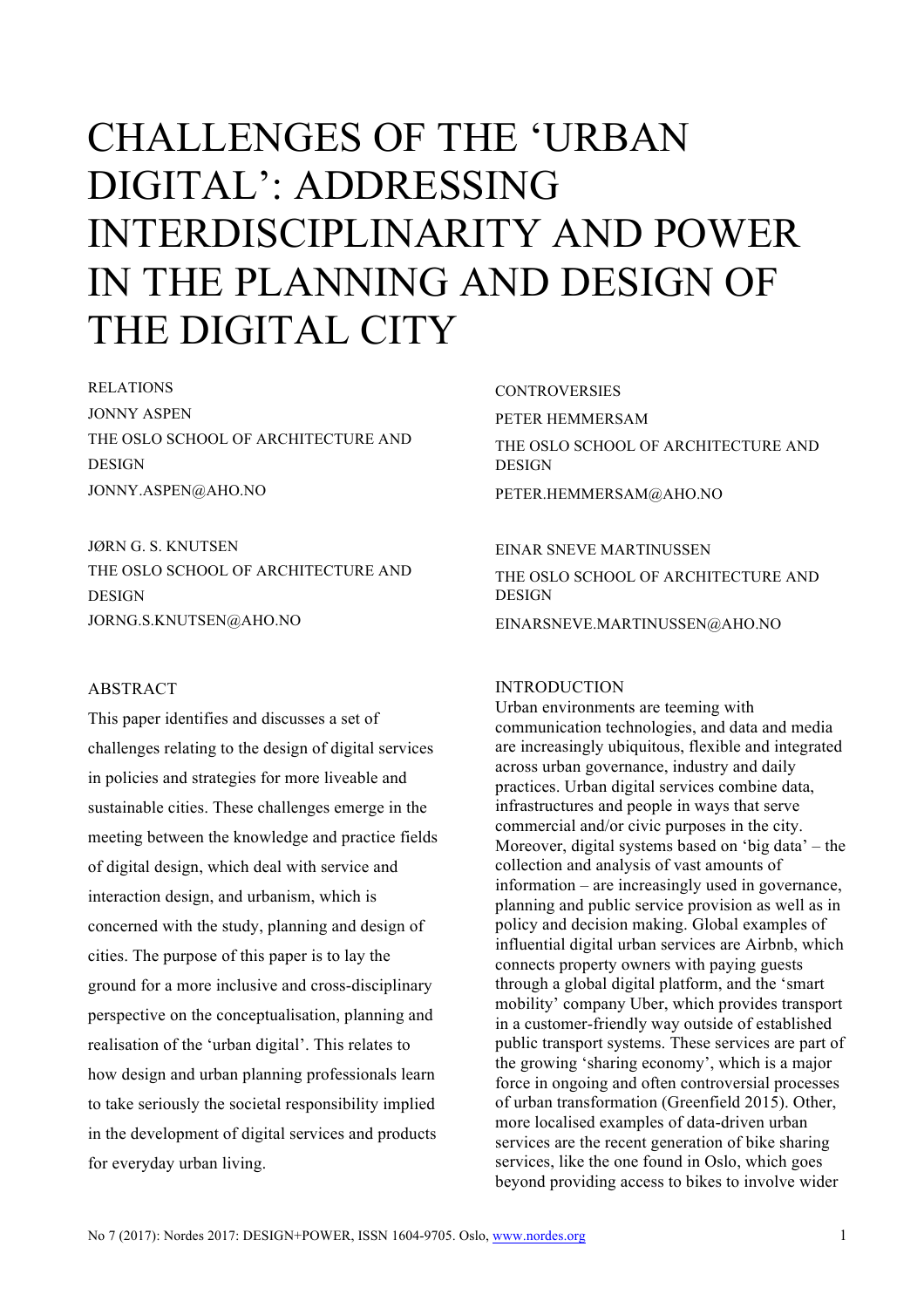systems for connectivity and 'transport as a service'.<sup>1</sup> As such, it integrates both with issues of everyday life and larger issues of urban development and mobility.

Dourish and Bell argue 'the technologically mediated world does not stand apart from the physical one within which it is embedded; rather, it provides a new set of ways for that physical world to be understood and appropriated' (2011: 132). This makes the digital technologies and media a potent starting point for seeking new ways of designing urban services that would positively affect issues of urban liveability, sustainability, design and governance. Thus, the design of digital services is increasingly important for how cities are planned, built and lived in. This, however, is a fact that is not readily acknowledged or well understood in traditional forms of urban planning and governance (Landry 2016).

In this paper, we posit a set of key challenges relating to the increased, but generally not yet fully conceptualised and theorised, entanglement between the design of digital urban services and processes of urban planning and development. In doing so, we take into consideration not only prevailing views and factors within the professional fields involved, but also their reciprocal relationship. This is reflected in the interdisciplinary team behind this research, which includes urbanists and digital designers. As such, this is a question for design in its broadest sense: from urban to digital design, dealing with conflicting epistemologies, powers of definition, and economic and political actors and agendas within and around emerging interdisciplinary design challenges regarding the digitalisation of cities.

The paper is based on a panel organised by the 'Digital Urban Living' research group at the urban development conference Oslo Urban Arena in 2016. This panel brought together the digital and urban sectors in the context of discussing challenges for digital urban futures.<sup>2</sup> This paper

proceeds as follows: First, the research is theoretically positioned and contextualised in terms of current digital and urban development. Second, the challenges are posed, exemplified and extended into questions for further research. Finally, reflections and conclusions draw up wider questions around comprehending the 'urban digital' as a new field of evolving practices, knowledge and epistemologies.

#### POSITIONING THE 'URBAN DIGITAL'

The overall context for this paper is the great impact of increased digitalisation on the transformation of cities and societies. Digital urban technology was posed as research topics and experiments 10 to 20 years ago and later 'rediscovered' as a platform for corporate visions of 'smart cities'. Now, we are looking at a broad range of implementation and prominence of digital infrastructures, monitoring and data-driven approaches within urban governance and strategy (Hill 2013, 2016; Townsend 2013; Marvin *et al.* 2016). Today, digital structures not only affect how cities are planned and governed, but they are also embedded into most aspects of everyday urban living as interactions with mobile devices and networked services. As early as 2002, urban theorists Ash Amin and Nigel Thrift observed that software would be increasingly responsible for the future of cities and that 'nearly every urban practice is becoming mediated by code' (p. 125). While we agree that this has happened, we argue that there is a substantial lack of knowledge in urbanism about issues of digital design and the technological infrastructures that constitute the 'urban digital' complex. The design of the built environment of cities largely rests on pre-digital models, and it is likely that adaptations must be reversely engineered into such contexts by way of designing digital services (Landry 2016).

Digital urban services are understood through their design and interfaces as well as through the interactions they enable and the range of possibilities they open up. Here, design, seen as an 'act of shaping digital products and services' (Löwgren 2007: 1), is increasingly involved in the transformation of life in cities, as argued by Malcolm McCullough (2013), for instance. Furthermore, digital technologies give a range of new challenges and possibilities for participation, social interaction and the creation of new urban public spheres (Hill 2012; Hemmersam *et al.* 2015). However, despite the growing proliferation of urban digital services, there is a lack of

<sup>1</sup> https://oslobysykkel.no/en

<sup>&</sup>lt;sup>2</sup> This paper originated from the research group Digital Urban Living (Digitalt Byliv) at the Oslo School of Architecture and Design. Questions and challenges were developed and investigated as part of a panel session for Oslo Urban Arena on September 29, 2016. Panel participants were Even Westvang (Bengler), Rikke Gram-Hansen (Copenhagen Street Lab), Tor Inge Hjemdal (Design and Architecture Norway) and Fredrik Matheson (BEKK Consulting).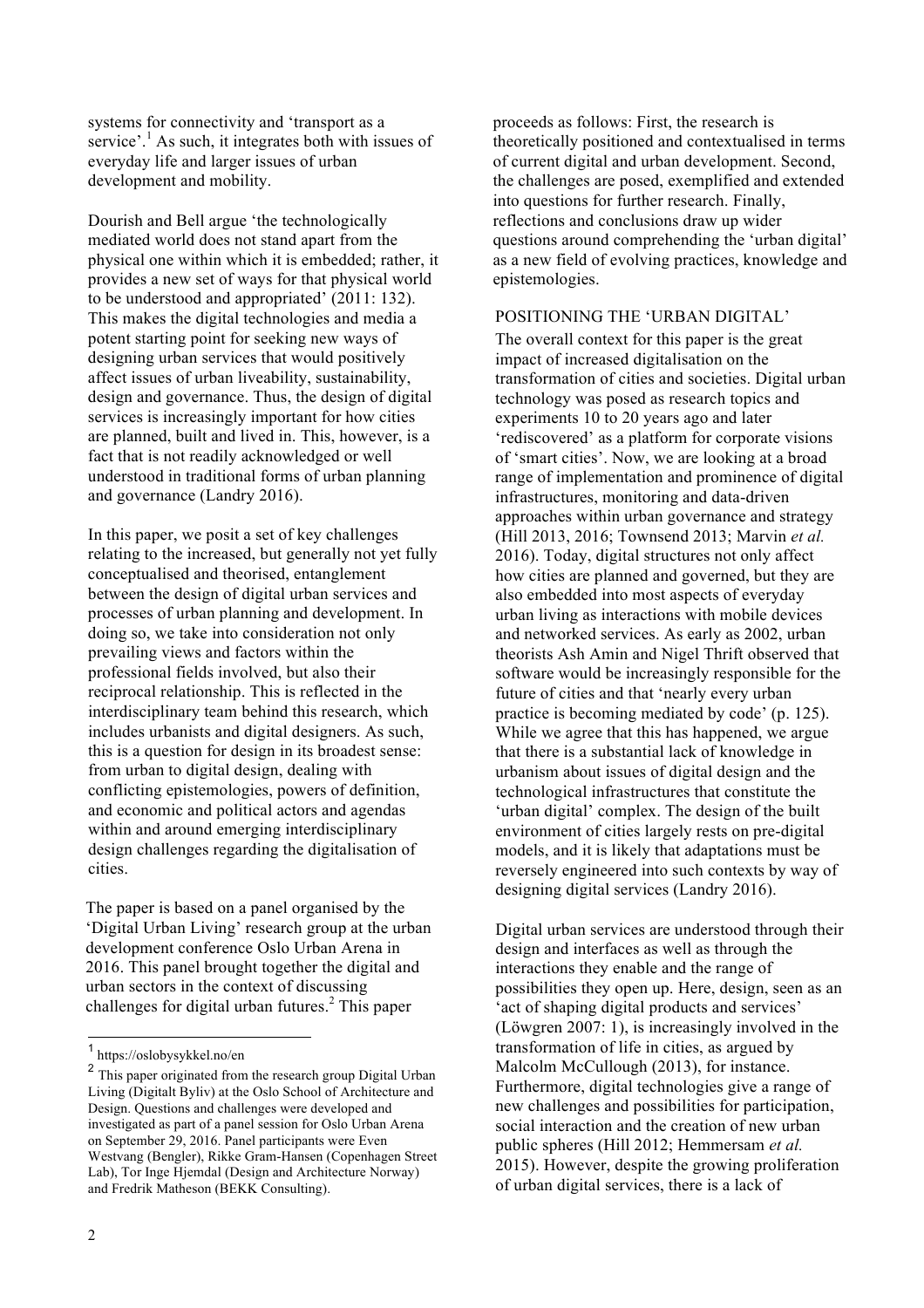systematic knowledge on issues of urban transformation and development within the field of interaction and service design (Knutsen 2015; Martinussen 2015; Dourish & Bell 2011). Across these design fields, there is a growing need for indepth, applicable knowledge about the interrelations between urbanism, urban cultures, digital technology and the development of new digitally based urban services.

Within urbanism, 'smart city' regimes are adopted on the promise of cost reduction and efficiency –  $a$ largely functionalist framework. Thus, one could say that there seems to be a clear technodeterminist stance in many of today's discourses on 'smart' urban development (Marvin *et al.* 2016; Greenfield 2013). In contrast, contemporary theoretical positions on the urban condition argue that the city is not to be understood as a given, i.e. as a stable order or object, but rather as a complex and dynamic field of possibilities and potentials. Therefore, we subscribe to Benjamin Fraser's assertion that 'We do not yet know the digital cities awaiting us along our route' (Fraser 2015: 7). Such a point of view also differs from many of the more instrumental approaches to issues of liveability and sustainability within today's predominantly neoliberal, 'technocratic/managerial approach to urban governance' (Gleeson 2014: 59), influenced as it is by new kinds of rhetoric within urban consultancy.

We are not the first to critique concepts of the 'smart city' (e.g. Albino *et al*. 2015; Calzada *et al.* 2015), but we seek to do it explicitly from a broad digital and urban design perspective. We fundamentally agree with the claim that 'our understanding of the opportunities, challenges and implications of smart urbanism is limited' (Luque-Ayala *et al.* 2016). Our agenda is, thus, to work towards broadening interdisciplinary critiques between digital design and urbanism/urban planning, relating to issues such as urban liveability. As these fields increasingly overlap, we find that more comprehensive forms of conceptualisation and theorisation are highly important. This is also related to the fact that a range of disciplinary and sectorial agendas takes part in shaping the 'urban digital'.

### FOUR CHALLENGES FOR THE 'URBAN DIGITAL'

The overall aim of this research is to establish a framework for understanding the 'urban digital' as an emerging new field of research and practice.

This includes raising and discussing societal and disciplinary challenges for digital design in the context of cities and asking what tensions and new constellations emerge when technologies are not only used for solving urban problems, but also become integral to shaping urban life, planning and politics. We have identified four central thematic challenges that concern questions about regulatory power, globalised technology and the individual agency of citizens.

CHALLENGE 1: NEW ACTORS INVOLVED IN THE DIGITAL DEVELOPMENT OF CITIES CHALLENGE TRADITIONAL DISCOURSES ON URBAN POLITICS AND PLANNING.

New constellations of actors are increasingly taking part in shaping both urban development generally and the conditions of urban living and public domains more specifically. This is becoming evident at multiple levels, for example, in the way global ICT companies like IBM, Cisco and Siemens are developing and implementing technology strategies for cities around the world. Companies like these are becoming powerful urban actors with responsibilities for envisioning, delivering and maintaining 'smart city' systems. At another level, we find the growth of global digital urban services related to social media platforms, personal transportation and sharing economy solutions. This includes citizens' use of social media and new modes of digital communication that affect the social and cultural landscape of individual cities – for example, through changing modes of dissemination and the distribution of local news.

Such new actors and actor-relations in the urban sphere bring with them different disciplinary, cultural and political perspectives on urban development and living. These again shape the possibilities for what it means to design both *for*, *in* and *with* cities and their inhabitants. It is, therefore, important to identify such perspectives and to discuss how they might align or conflict with different existing urban and digital traditions and epistemologies. Over the last 10 to 20 years, the global ICT industry, identified by Dan Hill as the 'Urban Intelligence Industrial Complex' (2013), has promoted visions for technology-led models for efficient, secure, sustainable and competitive cities (Marvin *et al.* 2016). This has been taken up as a central issue of urban development and strategy in many cities (Caragliu *et al.* 2011; Hatzelhoffer & Kolar-Thompson 2012). As these visions are implemented through planning, the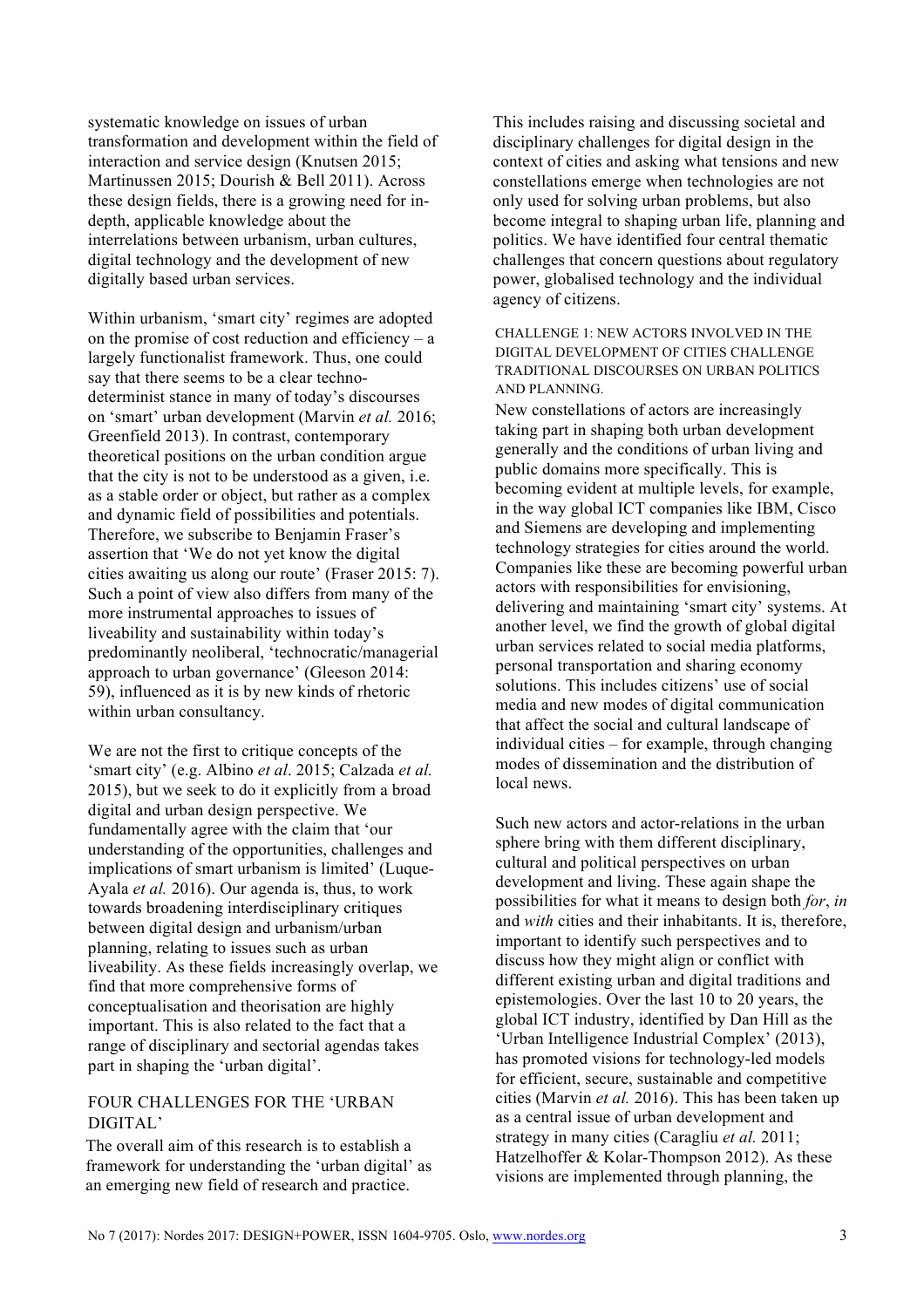politics, values and perspectives that underlie these visions impact urban living and culture. Consequently, it is important to critically challenge the visions and approaches advanced by the 'smart city' industry to unveil their underlying reliance on specific ways of understanding cities, technology and design.

The concept of the 'smart city' is biased towards quantitative approaches for solving urban issues – for instance, using embedded sensors to gather and analyse data for optimising urban operations. Einar Sneve Martinussen (2015) argues that much of the 'smart city' thinking is grounded in a 'belief that cities should, and could, be controlled and optimised through technology' (2013: 293). This is closely linked to the rationale of the companies behind these concepts that develop hardware and software infrastructures for large-scale logistical and administrative tasks, but lead to perspectives and epistemologies that in many respects are contradictory to traditions within both urbanism and design. In problematising and complementing the 'smart city' perspectives, it could, for example, be fruitful to draw on discourses on embodied observation and qualitative discussions of city life to critique how 'smart city' proponents recover modernist urban ideals of planned order. This involves arguing for the value of street life, social diversity and urban cultural flux (Jacobs 2006; Aspen & Pløger 2015). Similarly, design has a rich tradition for user-centred design and co-design methods (e.g. Norman 1998; Sanders & Stappers 2012). These traditions from critical urbanism and design might be used to shift the focus from a topdown, technology-driven perspective of the city to addressing the daily, networked lives of citizens (Martinussen 2015).

The emergence of the urban digital entails both new and continued power relations and tensions between techno-based industry and governance, urban daily life and design practices. It opens up questions of how these can be represented, how they are enacted and discussed across disciplines of design, planning and governance. New actors bring with them visions and approaches from specific epistemological and disciplinary framings that become normative for both digital design and urban development. We need to examine and critique such perspectives across politics, epistemology, practices, infrastructures and design. CHALLENGE 2: THE INSTRUMENTAL APPROACHES OF DOMINANT URBAN TECHNOLOGY ACTORS

CHALLENGE HOLISTIC AND INTEGRAL THINKING WITHIN URBAN PLANNING AND DESIGN. Urban planning and design traditionally involves holistic and integral ways of thinking beyond technological and instrumental frames. This regime is now challenged by technicist approaches to urban problems, represented by an array of tactics and solutions, especially within sectors of transport and energy, but increasingly also when it comes to issues of sustainability, public services and health. This trend is strengthened by the fact that many of the new, large technology actors represent international firms that rarely have local contact or integration, but rather reproduce general services that are meant to be applied in any city. This applies to both global hardware and systems technology companies as well as specialised providers of urban services. Many such companies move their services in and out of cities depending on juridical and economic considerations. Given that cities are highly different in terms of size, history, urban culture and locational characteristics, such geographical 'faithlessness' runs counter to perceptions of social obligations in urbanism as well as discourses on the importance of 'place' (e.g. Massey 1994).

International digitally based urban services (such as Airbnb) have great impact on urban life and local environments, but are often outside urban regulations and local policies. They are discrete, self-contained services that are designed for specific users and use cases, and they have big implications for urban development and design. This can be exemplified by how Uber offers a largely global service that lets the user, through a smartphone app, arrange to be picked up and driven to a chosen location. Importantly, Uber drivers use their own cars and are not employed by Uber, but they are officially registered as contractors. Thus, local attachment is minimised. In current media and political discourse, Uber is on the one side praised for allowing for a car-free, sustainable urban lifestyle, while on the other side, it is criticised for threatening local transport industries and labour regulations. In Greenfield's analysis, Uber acts as a cautionary example of what a technology-driven 'smart city' of the near future might lead to and what 'kinds of values we can expect such a city to uphold in its everyday operation' (2015: online).

Uber is an emblematic example of how technology and digital design are becoming part of both urban practices and challenging politics and urban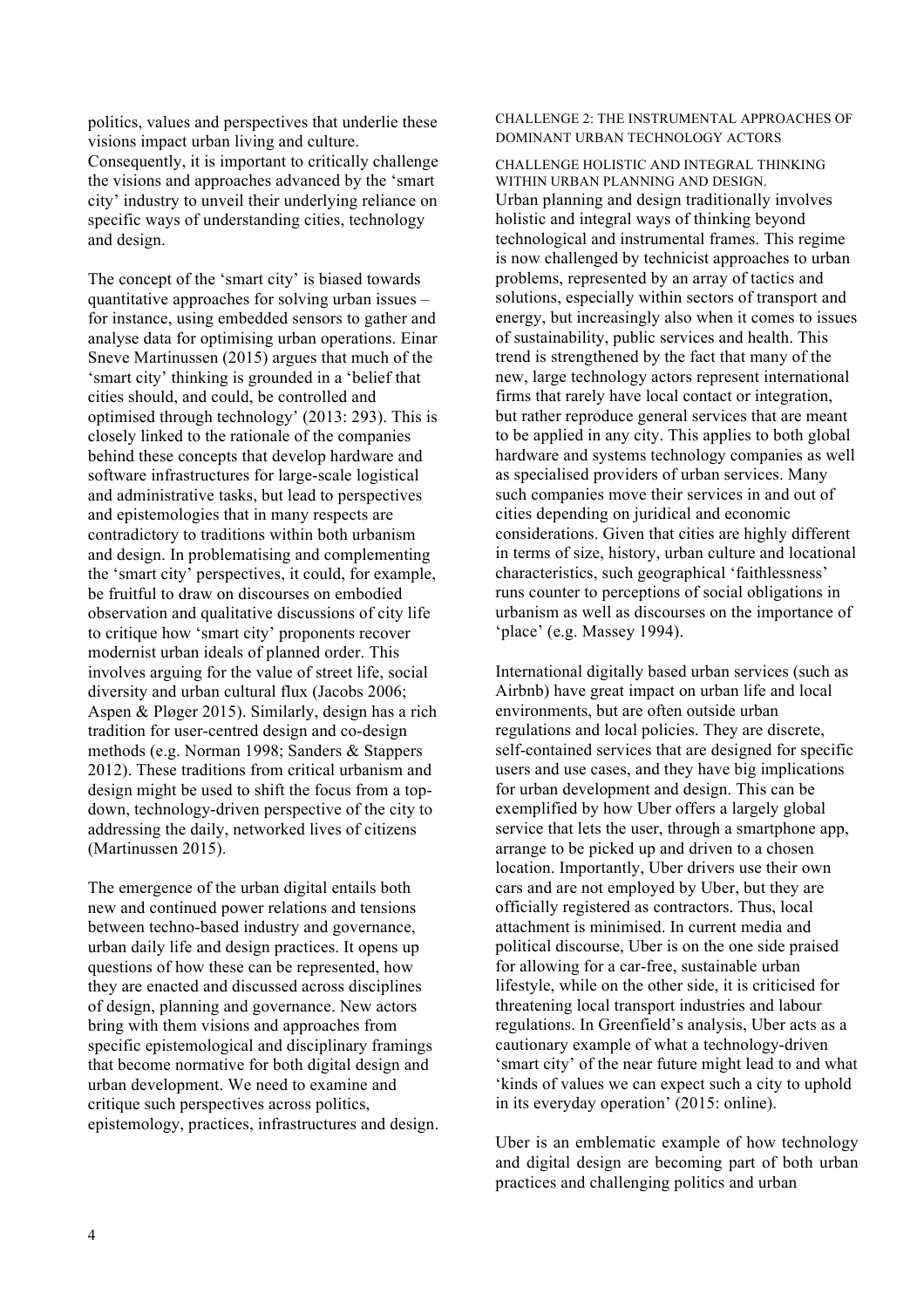policies. It furthermore shows how the innovation models of so-called 'disruptive' digital services challenge and change the regulatory and commercial landscape of cities globally. Given that the digital design and global scope of such services falls outside of traditional urban planning perspectives, they are less clearly addressable within established urban development policies.

Our claim is that certain technology actors have much to gain by applying a broader approach to many of the urban issues they are confronted with. There is an emerging space for new technological practices that bridge disruptive practices and holistic urbanist approaches – seeing contemporary urban challenges and problems, as well as digital urban futures more generally within a local urban cultural framework.

Thus, a key question is how the dominant approaches of technology *actors* can be critiqued from a knowledge regime with an emphasis on the role and meaning of place-specific and urban cultural qualities and dynamics in planning and urban design. Also, how can technological design *practices* be cultivated that reflect cultural frames regarding the design and production of the city, its spaces and its urban life?

CHALLENGE 3: ACTORS AND DISCIPLINES INVOLVED IN THE 'URBAN DIGITAL' DO NOT YET SEE IT AS AN INTEGRATED PRACTICE.

To frame the 'urban digital', it is important to address the relations and hierarchies between the sectors, professions and disciplines involved. The ongoing digitalisation of cities and society means that previously separate groups and fields are drawn together around urban issues. While this activates existing discourses on e.g. the socially sustainable city, an established and evolving discourse on urban technology is still in its infancy. Global ICT companies that previously performed discrete engineering tasks are now delivering critical infrastructure and strategies for urban sectors like health, education, transport and commerce. At the same time, digital design consultancies, previously doing projects for banks and airlines, are increasingly involved in citizen consultation and delivering urban planning processes as services. Furthermore – as mentioned above – new digital services have the potential to disrupt existing sectors in unexpected ways.

Most urban planners have disciplinary backgrounds from architecture and the social sciences, and they are mostly without specific technological competencies. At the same time, the digital design industries that are increasingly making their mark on cities and city life rarely have significant competencies within urbanism. Thus, a major challenge is to develop new kinds of interdisciplinary knowledge, competence and collaboration within and between these fields. Within urbanism, a key challenge to developing such a critical awareness and strengthening practices of interdisciplinarity is the wide distribution of decision making within the deliberative democratic local, regional and national systems of politics and administration, which also includes wider decision processes involving locals and a wide array of businesses and organisations. Within digital design a challenge is bridging the varying degrees of awareness and social responsibility among commissioning clients (including public bodies), the profit driven agendas within the commercial design and media field, and the design professionals' interests and capacities. One important reason for developing such a new interdisciplinary stance is that a more comprehensive urban understanding can make for better service and design solutions by the technology and design sectors that are involved in creating the 'urban digital'.

Developing a more integrated understanding of the 'urban digital', that can work as a coherent frame of reference across sectors, implies creating settings and conditions for more comprehensive forms of interdisciplinary collaboration and exchange between technical and design-specific knowledge regimes *and* the more academic fields of urban knowledge production and planning practice. This, however, might not be very easily achieved, because real interdisciplinary dialogue and exchange in many instances can be hard to accomplish and because one often tends to define interdisciplinarity in too narrow terms (cf. Fraser 2015).

CHALLENGE 4: POLITICAL THINKING DIRECTED TOWARDS THE EVOLVING REGIME OF THE 'URBAN DIGITAL' IS NOT REFLECTED IN ANY DISTINCT ARENA OF CRITIQUE.

Addressing issues of power in networked cities and digital urban services is complicated. In some cases, like in the discussions about Uber, the discourses tend to focus on the regulation of labour conditions, transport and taxation, while strategies of 'smart cities' tend to see technologies as instrumental for achieving other societal goals that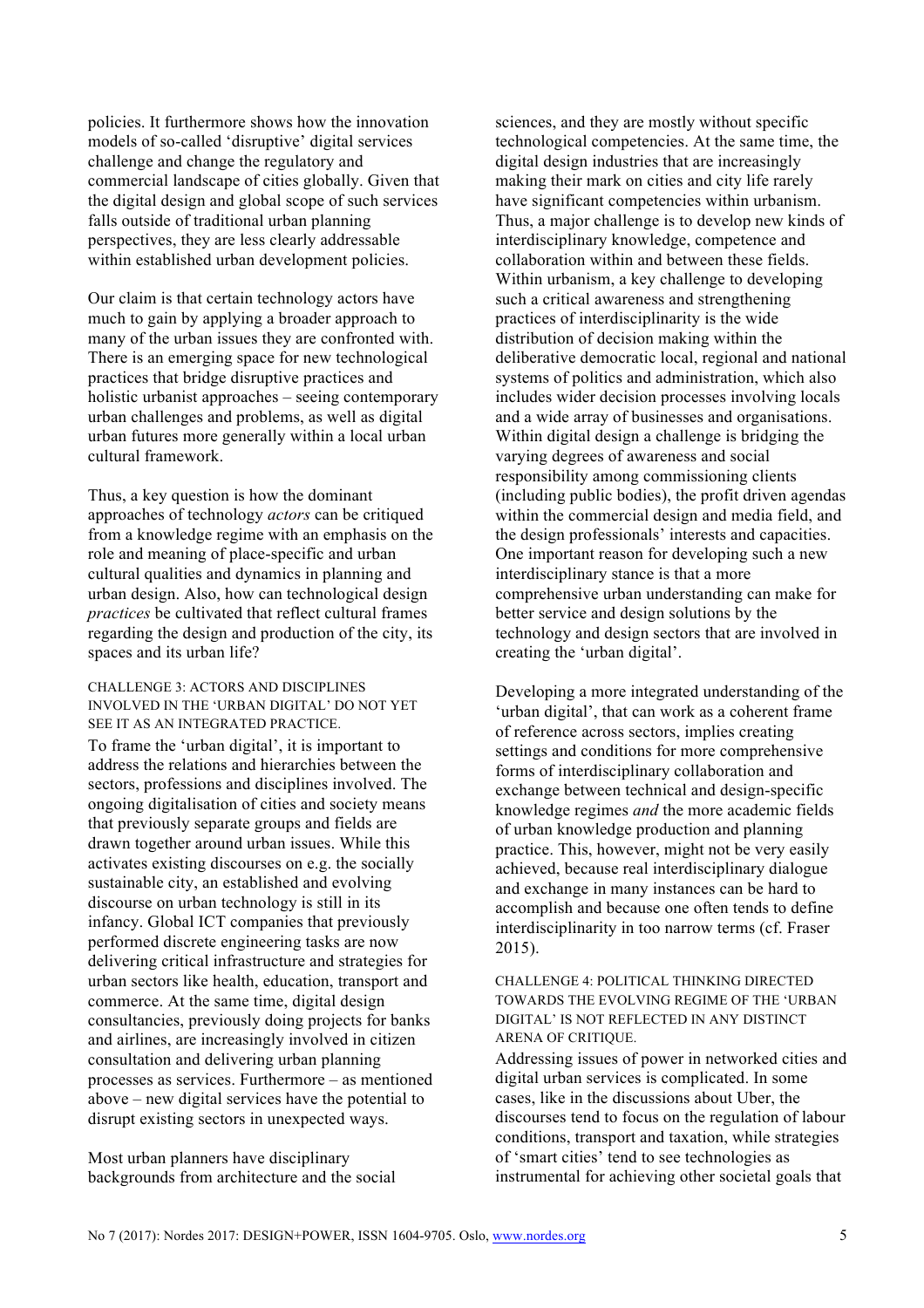are mostly seen to be uncontroversial. However, there is a need for developing an interdisciplinary and inter-sectorial discourse that scrutinises the technology in cities on a more fundamental level, for example, through informed, political discussions about power relations that underpin much of digital urban life, including exclusionary mechanisms and issues of privacy and control.

Digital technological systems should be understood as infrastructures for everyday networked life, but also for business and city maintenance and operation. Traditional critical infrastructure like electricity and sewage grids and roads are subject to political and democratic scrutiny and control, but are not politically neutral (e.g Graham & Marvin 2001). Digital infrastructures and investments, and their inherent politics, are even more opaque and difficult to assess and evaluate. These are often privately driven and proprietary technological systems and platforms, and there is a need for addressing the political agency and powers embedded in such systems, as is reflected in the movement toward open data sharing. Their inner workings, embedded values and goals are often obfuscated and difficult to discern from the outside. In this way, the infrastructures become part of what Thrift (2004) describes as the 'technological unconscious', that is, the technological backgrounds of human activity (satellites, software, wireless signals etc.) and the ways in which such a background shapes our activities, experiences and anticipations in often unnoticed ways.

The impact of this infrastructure should not be overlooked, as its characteristics 'matter a great deal, since it determines the base material conditions under which applications, services, and devices will perform' Blanchette (2011: 1). Additionally, the promise of 'big data' and its analysis is that it can assist in the prediction of future events and make smarter decisions, prevent crime and optimise our cities and our everyday activities as long as the ever-increasing aggregation of personal and environmental data and the development of more sophisticated algorithms continue. Like infrastructures, algorithms, are not neutral mechanisms that operate outside human political agency or influence. They are shaped by particular actors with certain intentions, competencies and agendas that remain distressingly opaque. These concerns are starting to be raised by a number of scholars and technology critics. Analysing Facebook and

other social networking sites, Taina Bucher (2012: 61) argues that 'the impact of algorithms can hardly be overstated as they are used to sort, rank, recommend, suggest, classify, predict and cluster items, data, things and people'. Furthermore, Evgeny Morozov (2013) problematises 'the presumed objectivity and quite real lack of transparency' (ibid.: Ch.6, Para. 8) of data collection and opaque algorithms that increasingly permeate decision-making processes. As laypeople, but also as urban planners, policy makers and designers, our agencies are increasingly determined by the decisions and output of such black-boxed systems, yet our insights about and influence on their inner workings continue to be limited.

Drawn together, these problematics concerning the politics of digital systems point at tensions regarding the political agencies embedded in technological systems that cities increasingly rely on. The challenges include ensuring that digital infrastructures are open, accessible and democratically accountable, and finding ways to generate knowledge and insights into how digital infrastructures operate, which is relevant and accessible across disciplines, sectors and society at large. Thus, there is an urgent need to develop platforms for policies, practices and cultures that facilitate and encourage transparent and accountable digital infrastructures.

#### **CONCLUSIONS**

The challenges raised in this paper are based on an understanding of cities and urban culture as constituting a vast and diverse field of opportunity for the development of new technology and design solutions as well as for finding new ways to use technology. This in turn is based on a perception of the city not as a given, but as dynamic, complex and continuous in transition (Aspen & Pløger 2015). Such consideration provides a basis to develop a critical corrective to the more streamlined technology perspectives that dominate much of the discourses on 'smart cities'.

Our contention is that seeing the city as *a field of possibilities* presupposes that one can read the city on its own terms and not as something else, be it as a 'machine', a 'business' or otherwise. This is a consideration that has affinity with recommendations of influential urban theorists like Ash Amin and Nigel Thrift (2017) and Warren Magnusson (2011). It also relates to a strategy of 'thinking *with* the city' (Aspen & Pløger 2015). To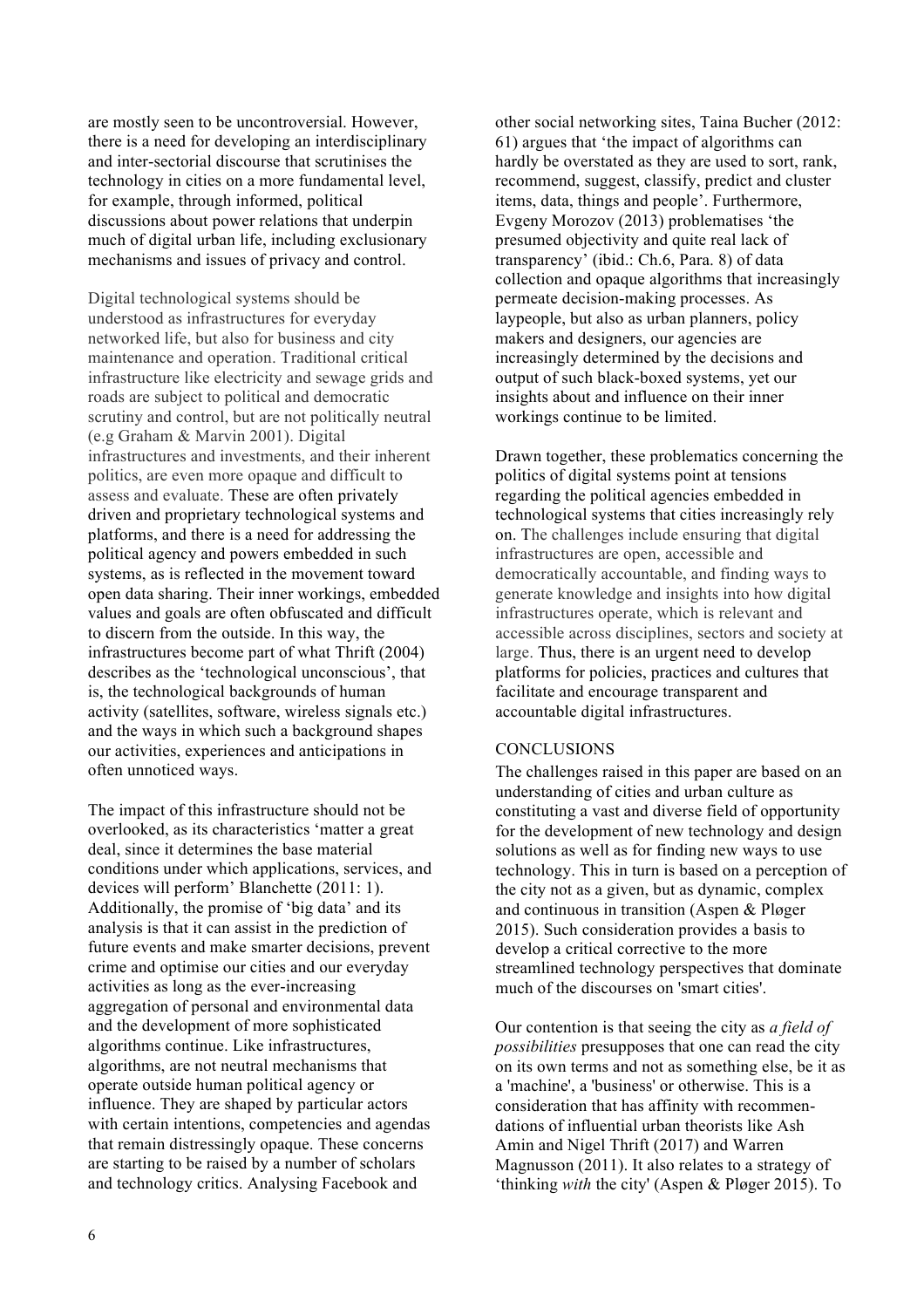read the city on its own terms will makes us better equipped to trace much of the creative dynamics and vitality that urban culture encompasses. This also represents the best way of guiding technology in more 'liberating' directions that correspond to people's needs, wants and desires.

We, as researchers, urbanists, designers and technologists in the digital city are constantly faced with the challenge of updating our disciplinary understanding of the city so that it corresponds to its actual dynamics and responding to emerging actors and their agendas. The challenge consists of developing an understanding of the city that is just as rich and complex as urban culture itself. This presupposes that one can cultivate a perspective that makes it possible to scope subliminal or nascent forces in the city that herald something 'new' and represent opportunities for urban development and urban life. The city, thus, represents an important resource and set of dynamic forces that planning and design can play up against in the endeavour to develop new technologies and digital solutions. To realise this, however, new arenas for critique have to be established, and new directions for urban digital politics have to be tentatively formulated.

From the intersection of practice and academia, we have to identify new ways of joining together and mobilising interdisciplinary competencies and perspectives on the 'urban digital' for two reasons. One is that the city or the urban phenomenon itself is multidimensional and interdisciplinary in character.<sup>3</sup> The other is that, to understand, use and plan for digital resources in the urban realm, we must challenge and go beyond the recognised limits of disciplinary specialisation and framings to see how technology, design and urban practices can be joined in new and innovative ways. For this purpose, we have identified a set of four challenges that, if taken seriously, could help to lay the groundwork for creating the 'urban digital' as a new field of fertile interdisciplinary critique, collaboration and exchange between the technology, design and urbanism sectors.

#### **REFERENCES**

Albino, V., Berardi, U., & Dangelico, R. M. (2015), 'Smart Cities: Definitions, Dimensions,

Performance, and Initiatives', Journal of Urban Technology, 22(1), pp. 3-21, doi: 10.1080/10630732.2014.942092.

- Amin, A., & Thrift, N. (2002). *Cities: Reimagining the urban*. Cambridge, UK: Polity Press.
- Amin, A., & N. Thrift. (2017). *Seeing Like a City*. Hoboken: Wiley.
- Aspen, J. & Pløger, J. (2015). *Den vitale byen* [The Vitalist City]. Oslo: Scandinavian Academic Press.
- Blanchette, J. F. (2011). 'A material history of bits', *Journal of the American Society for Information Science and Technology*, 62(6), pp. 1042–1057. doi:10.1002/asi.21542.
- Bucher, T. (2012). Programmed Sociality: A software studies perspective on social networking sites. PhD Thesis. University of Oslo.

Calzada, I. & Cobo, C. (2015). 'Unplugging: Deconstructing the Smart City', *Journal of Urban Technology*, 22:1, pp. 23-43, doi: 10.1080/10630732.2014.971535.

- Caragliu, A., Del Bo, C. & Nijkamp, P. (2011). 'Smart cities in Europe', *Journal of Urban Technology*, 18(2), pp. 65-82.
- Dourish, P., & Bell, G. (2011). *Divining a digital future: Mess and mythology in ubiquitous computing*. Cambridge, Mass: MIT Press.
- Fraser, B. (2015). *Digital Cities: The Interdisciplinary Future of the Urban Geo-Humanities*. Basingstoke: Palgrave Macmillan.
- B. Gleeson (2014). *The Urban Condition*. London: Routledge
- Graham, S. & Marvin, S. (2001). *Splintering urbanism: networked infrastructures, technological mobilities and the urban condition.* London: Routledge.
- Greenfield, A. (2013). *Against the smart city*. New York: Do Publications.
- Greenfield, A. (2015). 'Uber, or: The technics and politics of socially corrosive mobility'. Available: https://speedbird.wordpress.com/2015/06/29/uberor-the-technics-and-politics-of-socially-corrosivemobility/.
- Hatzelhoffer, L., & Kolar-Thompson, L. (2012). *Smart city in practice: Converting innovative ideas into reality: Evaluation of the T-City Friedrichshafen*. Berlin: Jovis.
- Hemmersam, P., Martin, N., Westvang, E., Aspen, J. & Morrison, A. (2015). 'Exploring urban data visualization and public participation in planning', *Journal of Urban Technology*, 22(4), pp. 45–64.

<sup>3</sup> Analytically speaking, the city or the urban can be seen as a series of conceptual levels or planes, as elaborated by urban theorists from Lefebvre to Fraser (Lefebvre 2003, Fraser 2015).